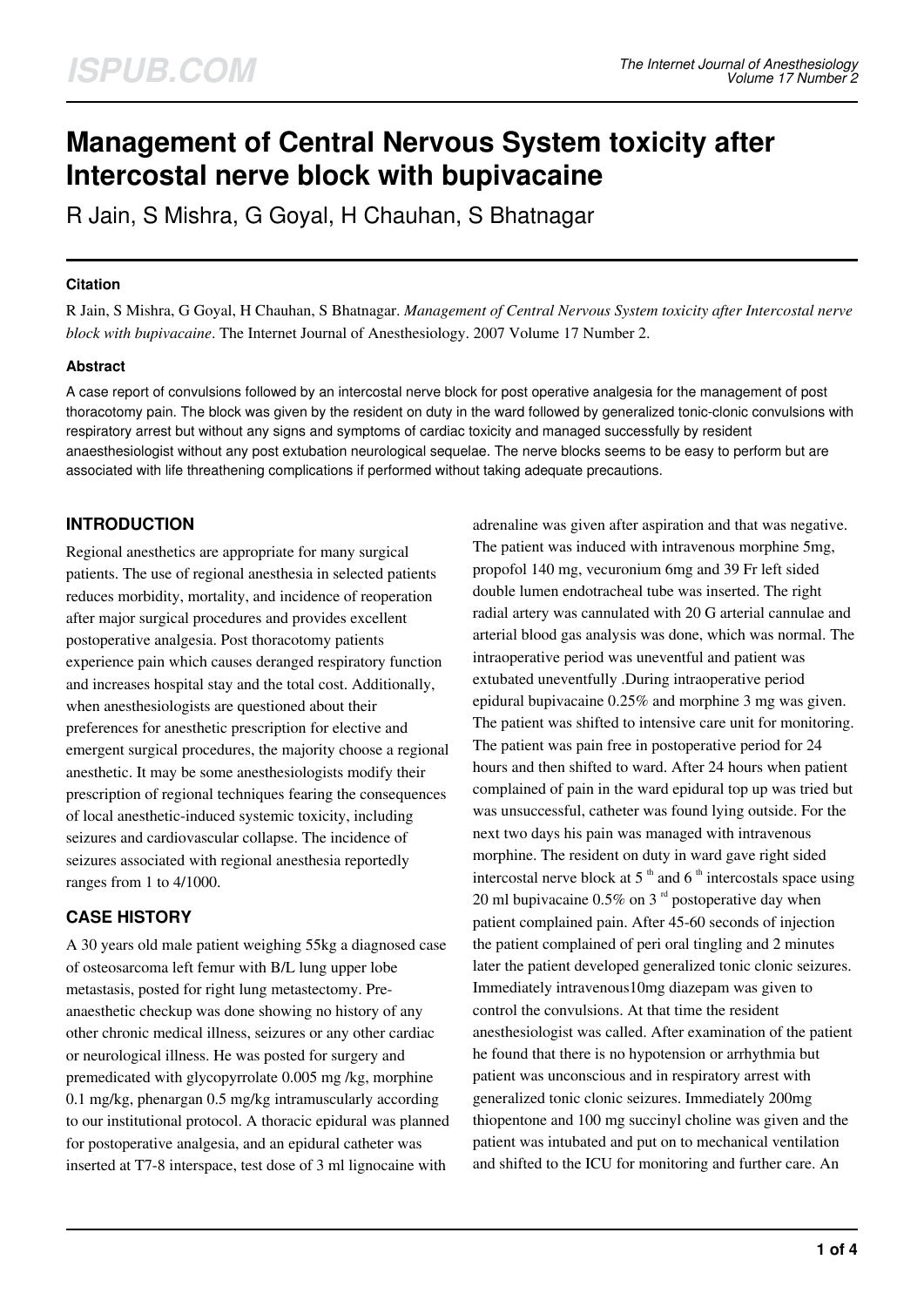immediate ABG was done which shows pH- 7.35,  $PaO<sub>2</sub>$ -156mmHg, PaCO<sub>2</sub>-38mmHg,HCO<sub>3</sub>-23 mmol/lit,  $SpO<sub>2</sub>$ -98% on FiO<sub>2</sub> 40% SIMV volume controlled mode. After 3 hour the patient regain consciousness and weaning started and extubation was done after 2 hours. Serial ABG analyses were done and were normal. The patient was kept in ICU for overnight and shifted to ward in the morning, post extubation period was uneventful and without any neurological sequelae. During that period his analgesia was maintained with intravenous morphine.

## **DISCUSSION**

The frequency of seizure associated with the use of regional anaesthesia in an academic training centre varied significantly between anaesthetic type with maximum incidence in caudal >brachial>epidural. 1 For post thoracotomy pain anaesthesiologist uses thoracic epidural, paravertebral, Intercoastal, interpleural block. 2,3,4.

This patient experienced a generalized tonic-clonic convulsion immediately after an injection of 20 ml of bupivacaine 0.5% solution after right sided intercostal nerve block at  $5<sup>th</sup>$  and  $6<sup>th</sup>$  intercostals space. The absence of a history of any illness in our patient, especially epilepsy, the nonrecurrence of the convulsions, and the timing of the seizures in relation to administration of the local anesthetic were suggestive of a toxic reaction to the drug. The cardiovascular toxicity was absent, and no arrhythmias were observed.

The potential interest of reporting the case is because of the large amount of local anesthetic solution {bupivacaine 0.5% 20ml} was injected by the resident surgery for post operative analgesia at a place where resuscitative measures were not available. This is the first report in which bupivacaine has been administered through an intercostal nerve block producing seizures without any manifestation of cardiac toxicity, and management of this complication without any neurological sequelae.

The convulsive plasma level of bupivacaine is 4mcg/ml or higher. <sub>5</sub> However this plasma level may be achieved at the dose of 150mg bupivacaine.  $_6$  In previous studies convulsions have not been reported from absorption following peripheral nerve blocks using 0.25,0.5 % solutions with doses upto  $600$  mg.  $_{6,7}$ 

Brown et al results shows bupivacaine was the local anaesthetic most frequent associated with seizure and inspite of 16 patients developing seizures after bupivacaine blocks

,none experienced acute cadio-vascular collapse.it is important to note that none of the 16 patients developed seizures required haemodynamic support more intense than intravenous ephedrine or atropine,coupled with delivery of supplemental oxygen and controlled ventilation.No patient required epinephrine or antiarrhythmic therapy.

CNS or cardiovascular toxicity may result from accidental IV injection, rapid systemic uptake, or relative overdosage of local anesthetics. 8 Reports of deaths after unintentional intravascular injection of local anesthetics, especially bupivacaine and etidocaine were present during attempted epidural anesthesia in obstetric patients. <sup>6</sup>

Kreitzer et al first reported case of CNS toxicity in a patient receiving a continuous intrapleural bupivacaine infusion.

Systemic toxic reactions which have been reported were as a result of inadvertent intravascular injection during performance of peripheral nerve block and not from absorption. Using much larger doses does not show any evidence of systemic toxicity.

Cardiovascular complications associated with local anesthetic-induced seizure have a much smaller incidence even when bupivacaine is used as the primary local anesthetic.The proper knowledge about the technique, the drug profile and the complications of the procedure and skill to manage them properly by taking adequate resuscitative measures, is the minimum requirement for performance of any regional anaesthetic procedures safely. Though these nerve blocks seems easy to perform but are associated with risk of life threatening complications if performed without taking adequate precautions in a place where resuscitative measures were not available.

# **CORRESPONDENCE TO**

Dr Seema Mishra, Assistant Professor Anaesthesia, F-33, All India Institute of Medical Sciences Residential Campus (West) Ansari Nagar, New Delhi, Pin: 110029. INDIA. Telephone: 91-9899061105, 91-11-26172131 Fax: 91-11-26588641 E-mail: mseema17@yahoo.co.in

#### **References**

1. David L.Brown,David M.Ransom,Jerry A.Hall et al. Regional anesthesia and local anesthetic-induced systemic toxicity: Seizure frequency and accompanying cardiovascular changes. Anesth Analg 1995;81: 321-8 2. Kreitzer JM, Reuben SS.Central nervous system toxicity in a patient receiving continuous intrapleural bupivacaine. J Clin Anesth. 1996;8(8):666-8 3. Bridenbaugh,P.O et al. Intercostal nerve block for

evaluation of local anesthetic agents. BJA 1975;47:306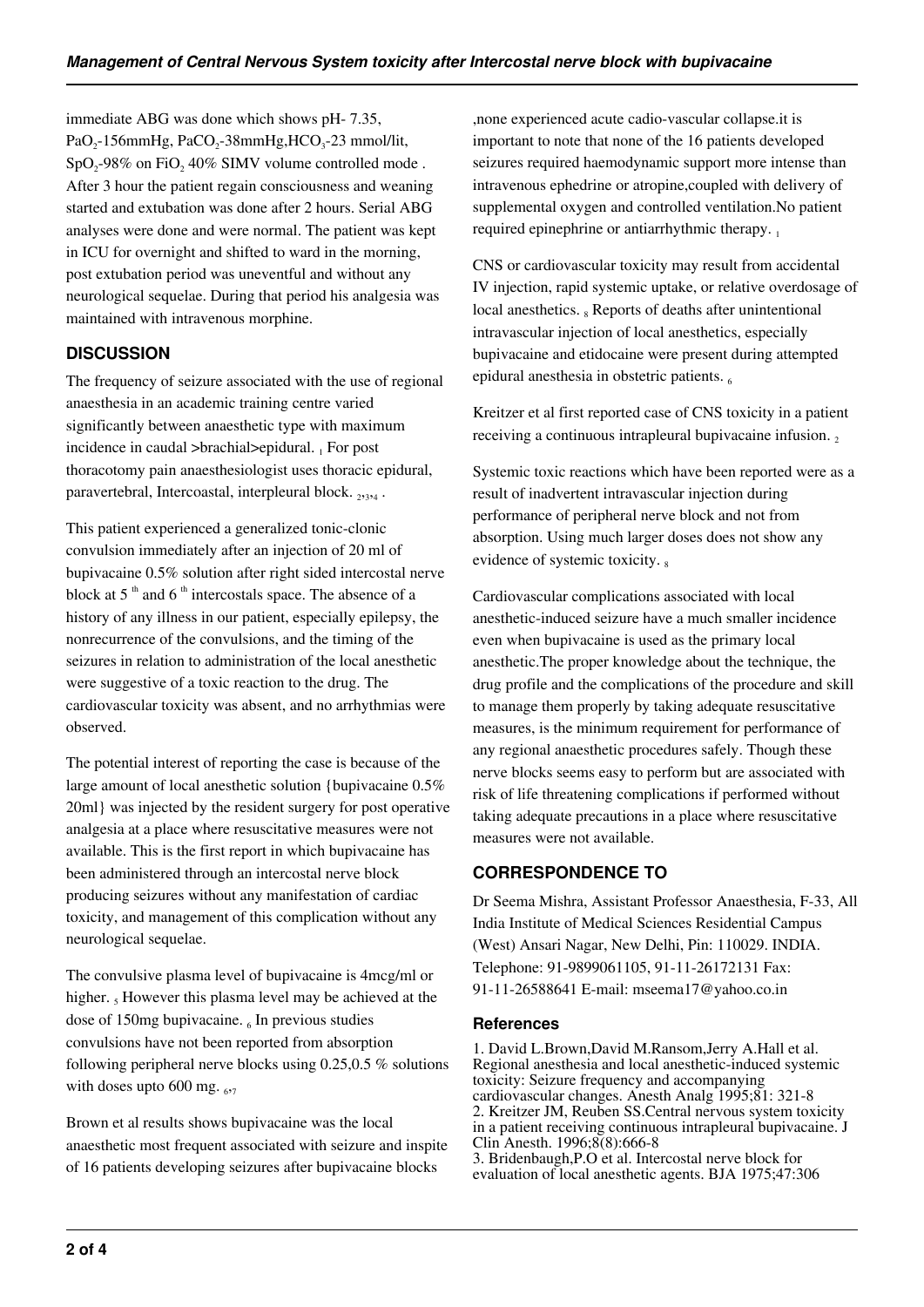4. Renck, H. and Edstrom H. Thoracic epidural analgesia - a double-blind study between etidocaine and bupivacaine. Acta Anesthesiol Scand Suppl.1975; 57:89-97. 5. Jorfeldt L, Lofstrom B, Pernow B. The effect of local anesthetics on the central circulation and respiration in man and dog. Acta Anesthesiol Scand.1968;12(4): 153-69 6. D C.Moore,L.E Mather,L.D Bridenbaugh et al. Bupivacaine: An evaluation of its tissue and systemic

toxicity in humans.Acta Anesthesiol Scand 1977;21:109-21 7. Wilkinson, G.R.and Lund, P.C. Bupivacaine levels in plasma and cerebrospinal fluid following peridural administration. Anesthesiology  $1970;33(5):482-6$ 8. James C Crews and Theodore E.Rothman. Seizure after Levobupivacaine for Interscalene Brachial Plexus Block. Anesth Analg 2003;96:1188-90